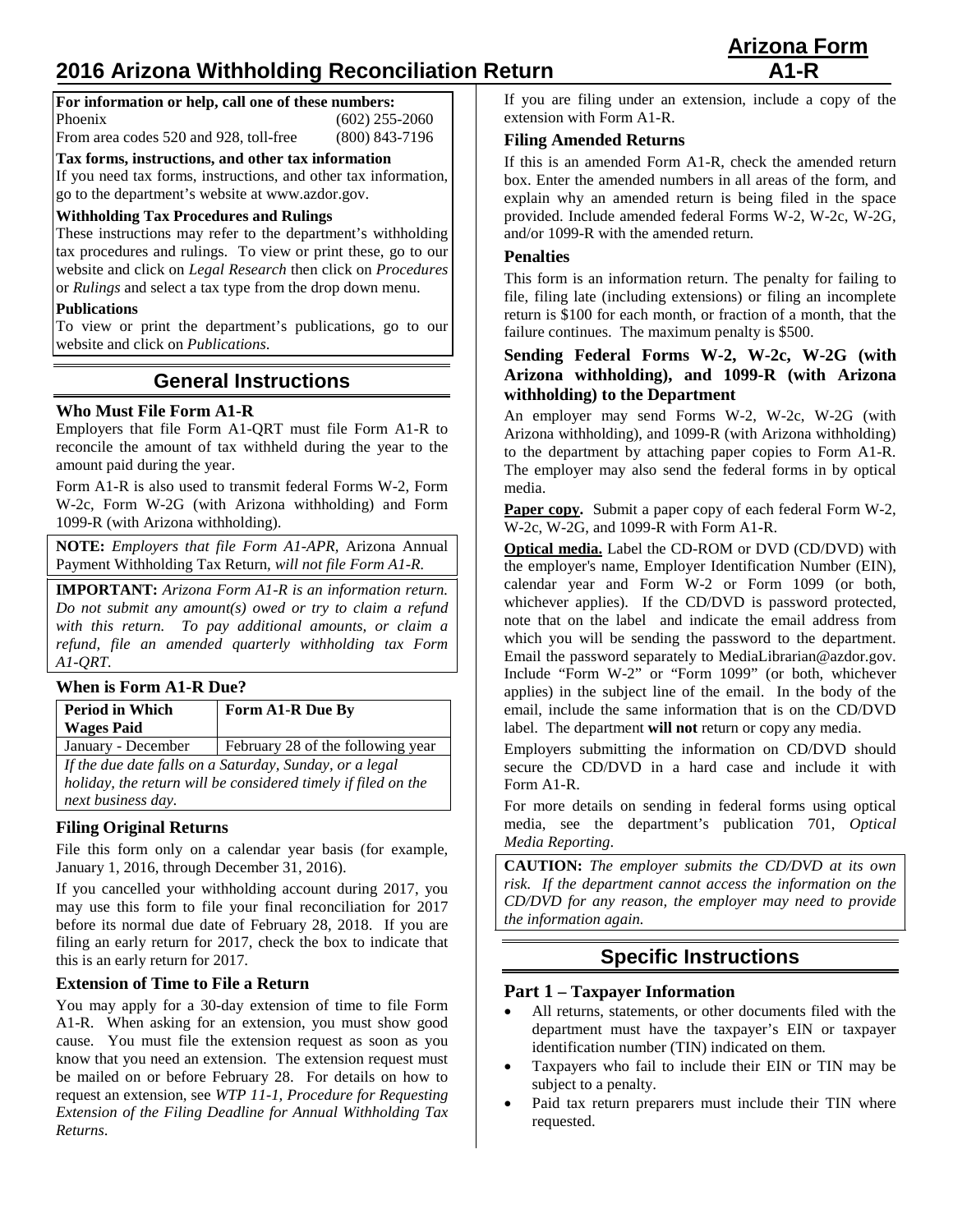#### Arizona Form A1-R

- The TIN for a paid tax return preparer is:
	- o The preparer's PTIN
	- o The preparer's social security number
	- o The EIN of the preparer's employer
- Paid tax return preparers who fail to include their TIN may be subject to a penalty.

# **Employer Information**

Enter the employer's name, EIN, address, and telephone number in the spaces provided.

If the employer has a foreign address, enter the information in the following order: city, province or state, and country. Follow the country's practice for entering the postal code. **Do not abbreviate the country's name.**

#### **Check Boxes:**

#### • **Amended Return**

If this is an amended Form A1-R, check the "Amended Return" box on page 1 of the form. Explain why you are amending the return in Part 4. Include the corrected copies of Forms W-2G and 1099-R with the amended Form A1-R.

#### • **Address Change**

If you had an address change since you last filed Form A1-R, check the "Address Change" box and enter your current address in the address section.

#### • **Early-Filed Return**

If you cancelled your withholding account during 2017 and are filing your final return before February 28, 2018, check this box.

#### • **Cancellation Due to Merger or Acquisition**

If you cancelled your withholding account due to a merger or acquisition and the surviving employer is filing forms W-2, check this box.

#### • **Surviving Employer is Filing Form A1-R**

Check this box if Form A1-R is being filed by the surviving *employer and the amount on line 1 is less than the amount on line 10* because the difference was remitted by the predecessor employer. If this box is checked, also enter the predecessor employer name and EIN.

# **Part 2 – Federal Transmittal Information**

# **Line 1 –**

Enter the total Arizona tax withheld on federal Forms W-2, W-2c, W-2G, or 1099-R for 2016.

# **Line 2 –**

Enter the total wages paid to Arizona employees for 2016.

# **Line 3 –**

Enter the number of Arizona employees in 2016.

# **Line 4 –**

Enter the total number of federal Forms W-2, W-2c, W-2G, or 1099-R submitted to the department.

# **Line 5 –**

Form A1-R is an information return. An information return that is incomplete or filed after its due date (including extensions) is subject to a penalty of \$100 for each month, or fraction of a month, that the failure continues, up to a maximum penalty of \$500. If the employer files this return after its due date (including extensions), enter the amount of the penalty on this line. Payments of the penalty can be made via check or money order, electronic check, or credit card.

# **Check or Money Order**

Make checks payable to Arizona Department of Revenue. Include the employer's EIN on the front of the check or money order. Include the check or money order with the return.

#### **Internet Payments**

Go to [www.AZTaxes.gov](http://www.aztaxes.gov/) to register or to make payments over the Internet.

### **Electronic payment from checking or savings account**

Payments can be made electronically from a checking or savings account. Go to [www.AZTaxes.gov](http://www.aztaxes.gov/) and choose the echeck option. There is no fee to use this method. This payment method will debit the amount from the specified checking or savings account on the date specified. If an electronic payment is made from a checking or savings account, a confirmation number will be generated. Please keep this confirmation number as proof of payment.

# **Credit card payment**

Payments can be made via American Express, Discover, MasterCard or VISA credit cards. Go to [www.AZTaxes.gov](http://www.aztaxes.gov/) and choose the credit card option. This will take you to the website of the credit card payment service provider. The service provider will charge a fee based on the amount of the tax payment.

The service provider will disclose the amount of the fee during the transaction and you will be given the option to continue or cancel. If you accept the fee and complete the credit card transaction, a confirmation number will be generated. Please keep this confirmation number as proof of payment.

# **Annual Summary of Amounts Reported on 2016 Arizona Forms A1-QRT**

# **Lines 6 through 10 –**

On lines 6 through 9, enter the amount of tax reported on Form A1-QRT for each quarter. Add the amounts on lines 6 through 9 and enter the total on line 10. The amount entered on line 10 should equal the amount reported on line 1.

If you are filing Form A1-R as a surviving employer (as a result of a merger or acquisition), and the amount on line 1 is more than the amount on line 10 because amounts were remitted by the prior employer, check the box near the top of Form A1-R to indicate that. Also, enter the name and EIN of the predecessor employer in the space provided.

# **Underpayment of Tax for 2016**

If you find that you have underpaid your tax for 2016, you must file an amended Form A1-QRT for each quarter for which there was an under payment.

You must send in a separate payment with each amended Form A1-QRT. The department will calculate the amount of interest and any applicable penalties and send a billing notice after the amended return is processed.